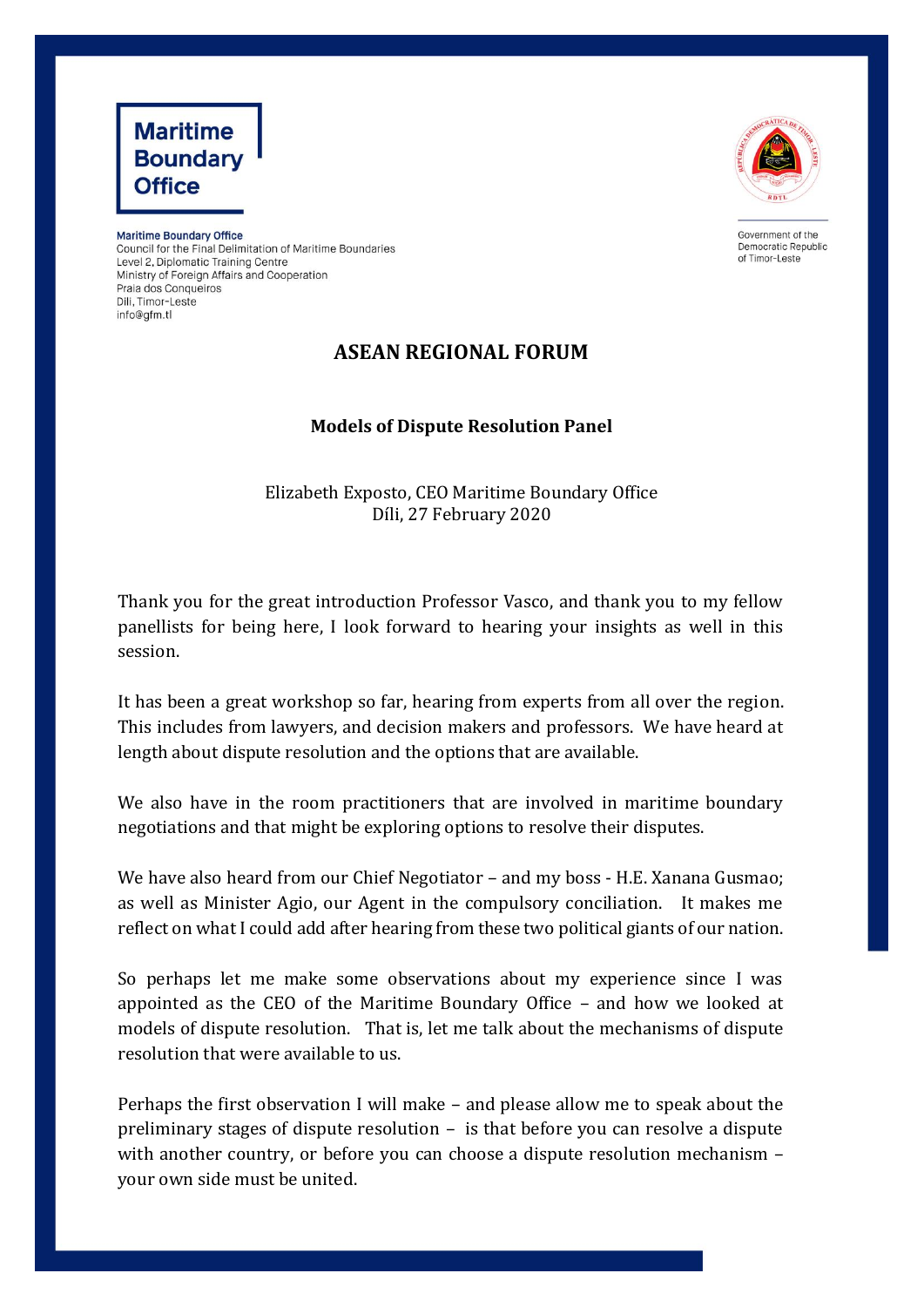This may seem an obvious point – but we work in government and we all know that government can work in silos, that demarcation disputes are common and that people have different interests and priorities.

It is, of course, natural for resources people to be focused on where the resources are, and fisheries people to be focused on where the fish are, and Foreign Affairs people to be focused on bi-lateral relationships, the defence forces to be focused on security interests and finance people to be focused on money and the costs – and, of course, politicians to be focused on the politics. And these interests will not always align.

But maritime boundary delimitation is not like other public policy areas. It is a matter of the permanent sovereignty of your nation.

And so, the first step is to make sure you have a united approach. Before you consider the dispute resolution mechanisms you have available, you first need a united team that can come together and agree on a way forward.

That is why our office, the Maritime Boundary Office was established in 2015. It was to establish a single office to coordinate and support the government to achieve permanent maritime boundaries. We were fortunate to have such excellent leadership to forge unity not just within government but across the nation, between all political parties, civil society, and the people. This allowed us to speak with one voice – and this was critical to us.

Part of this involved our national elders as well. These are the people who have led our country and our people, and who have the respect of the nation. They are our former Presidents and Prime Ministers, our resistance leaders, our Parliamentary leaders. It was important that we brought all our leaders together – some of which are in this room today.

And so, we needed a unified front – in a complex environment.

The reason it was complex was because our situation with Australia was complex.

Because of this complexity – as you have already heard – we were not sure which path to take.

In fact, before we were able to select a dispute mechanism – or a path forward – we needed to know what our options were.

But we were not experts on the law of the sea – we know more about it now – but back then we needed expert advice on the mechanisms available to us. So we had to pull together a team. This is probably an easier task for some of the other countries represented here today.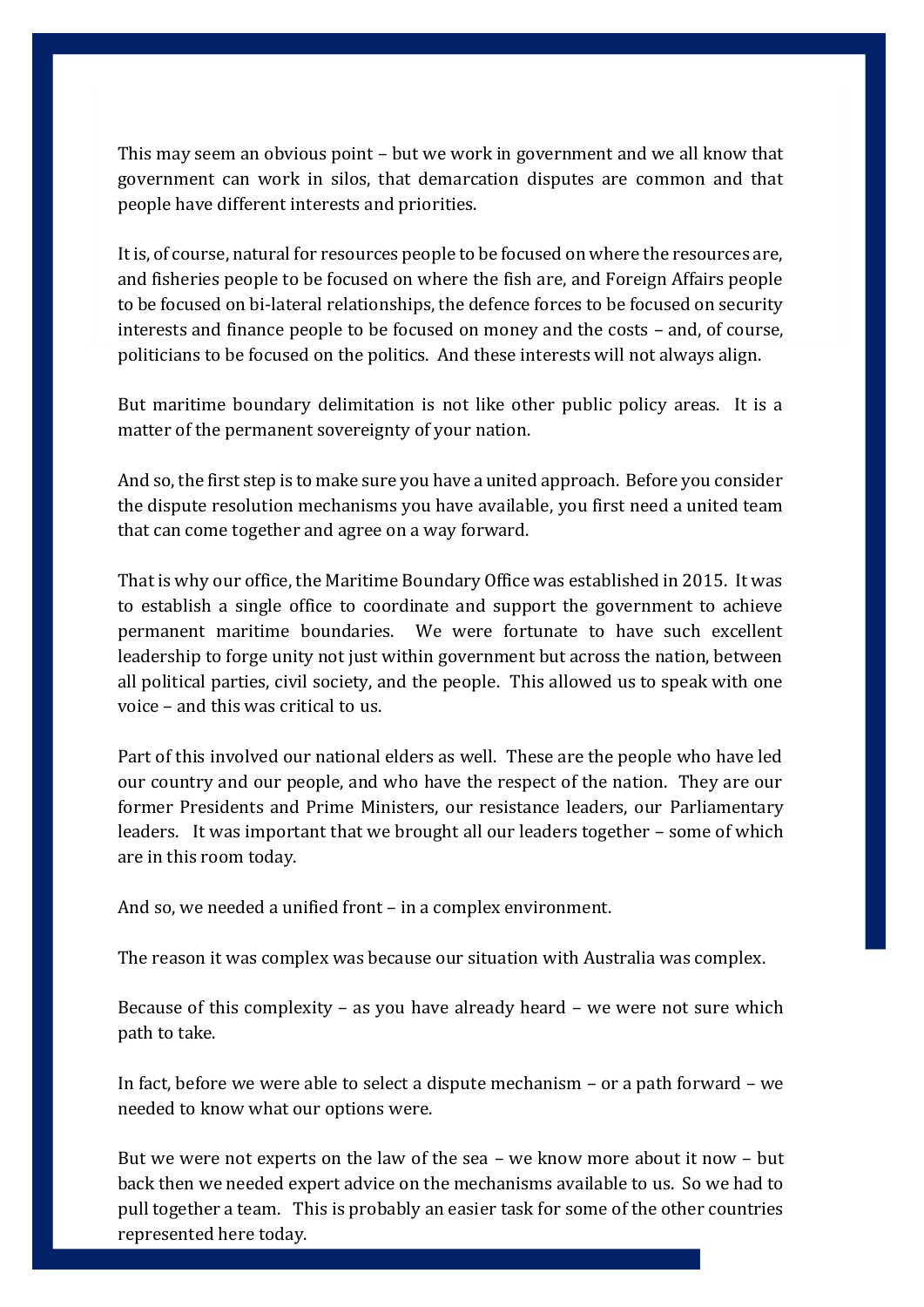For example, Indonesia has 10 maritime neighbours and decades of experience in the law of the sea, as well as being one of the leading nations in the development of UNCLOS. Compare this to Timor-Leste, a young country with limited human resources and, at the time, no standing capacity to manage maritime boundary disputes.

And so, our office began recruiting talented Timorese nationals while at the same time making sure we had expert advice available to us.

Then we sat down and looked at our options. It was important that we first exhausted our preferred mechanism of dispute resolution – which was dialogue and negotiation. Legal mechanisms should be a last resort.

We made representations to Australia at the highest level – indeed to multiple Australian Prime Ministers. In fact, sometimes we thought we might be getting a response from a different Prime Minister than the one we approached as at the time they seemed to changing on a frequent basis.

But it soon became clear to us that Australia's position was also united. They would not engage in maritime boundary negotiations to settle a maritime boundary with Timor-Leste.

So where did that leave us? What mechanisms were available to us to solve this dispute.

One option might have been diplomatic. We all know Australia has a firm commitment to the international rules-based order and that it advocates internationally for them. Australia is a model global citizen and it wants to be seen to be doing the right thing. However, this reputation was being put at risk by Australia's refusal to agree to maritime boundaries in the Timor Sea that were consistent with international law.

This meant that a diplomatic campaign was a plausible option. Of course, the Timorese have a long history with diplomatic campaigns. Tomorrow we will hear from one of the masters, H.E. Dr Jose Ramos-Horta.

However, the international community is fractured at the moment and different countries have their own interests and positions when it comes to the international law of the sea, so we could not be sure what support we would have been able to gain.

Plus, we are friend and neighbours with Australia. We did not want to embarrass Australia. In fact, we had just supported Australia for a position on the Security Council – a campaign that Gary Quinlan so successful won as Ambassador to the UN at the time.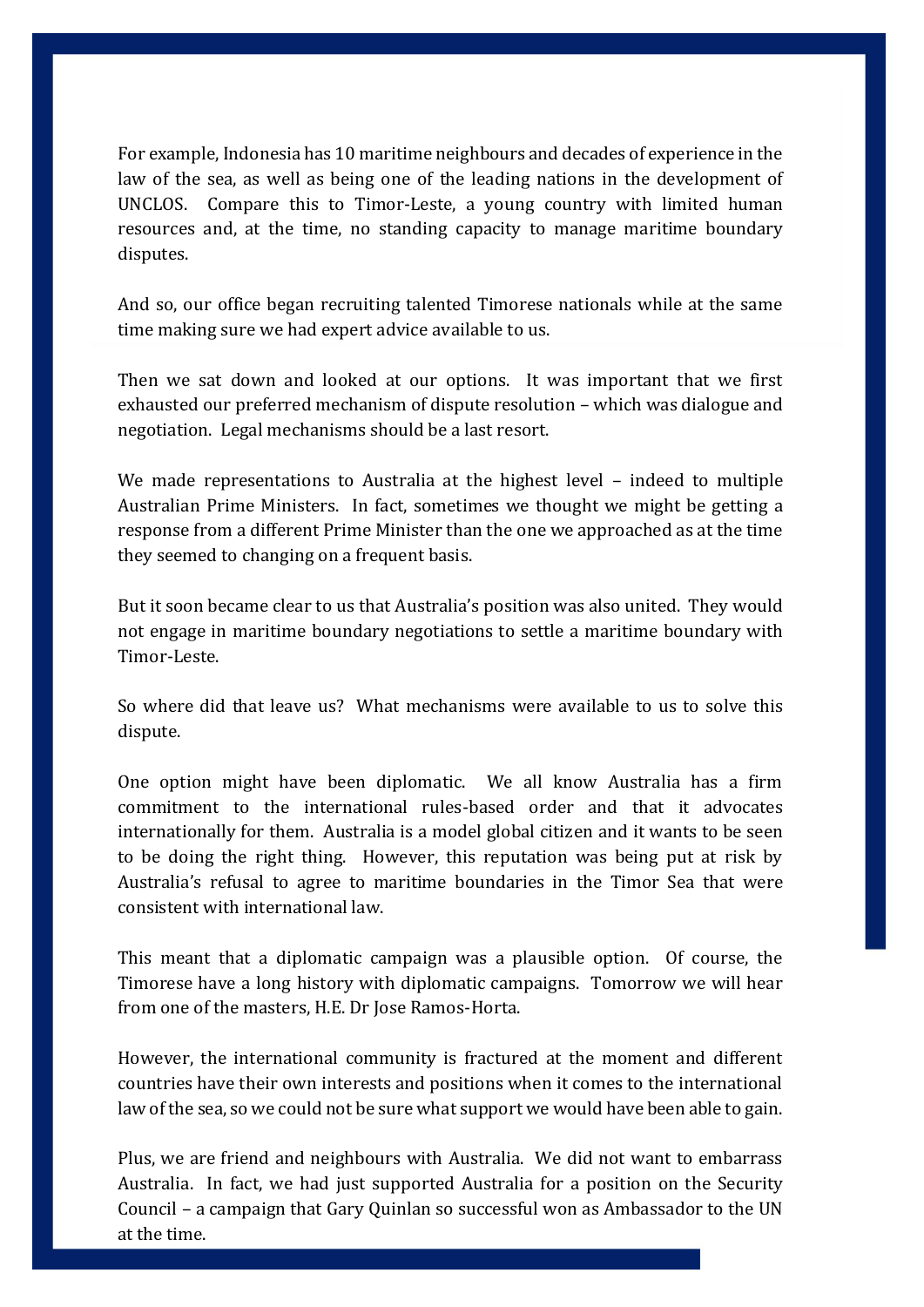So we did not consider this option. But I raise it just to note the complexity of international dispute resolution.

And so, we started to look at our legal options. Again they were limited. As you have heard, Timor-Leste is a big supporter of international law and the rules based international system. We would have been happy for an international court or tribunal to make a decision on our maritime boundary.

I know this would be a big step for other countries – to trigger a binding dispute resolution mechanism. There are lots of issues to take into account – not least that you lose control of the outcome.

It is common when deciding on a dispute mechanism to consider your BATNA. That is, the 'best alternative to a negotiated outcome'.

Simply, what is the best alternative mechanism to use if negotiations fail or an agreement cannot be reached?

Well, Timor-Leste did not have the option of a negotiated outcome so we had to explore the alternatives.

However, we also did not have the alternative of a binding legal mechanism. This is because, of course, Australia had "opted out" of the jurisdiction of the binding international mechanisms that we could have used to settle the dispute.

Coming to terms with these realities was the first step for us.

So we went back to look at UNCLOS. And might I say, the drafters of UNCLOS should be commended. Not only did they create the constitution of the oceans that has done so much to promote peace and cooperation – but they created a balanced and effective document.

The debates at the UNCLOS conventions are well documented. One key issue was whether or not there should be a binding option mechanism for all maritime boundary disputes. Of course, a number of countries objected to this. And so the drafters provided two options – a binding mechanism for those countries which were ok with that – and a non-binding option for countries that were not.

And it was one or the other. A country could not opt out of *both* mechanisms.

As was discussed in the previous session on jurisdiction, Australia was unable to opt out of the second mechanism, the non-binding mechanism – which as we all know was compulsory conciliation.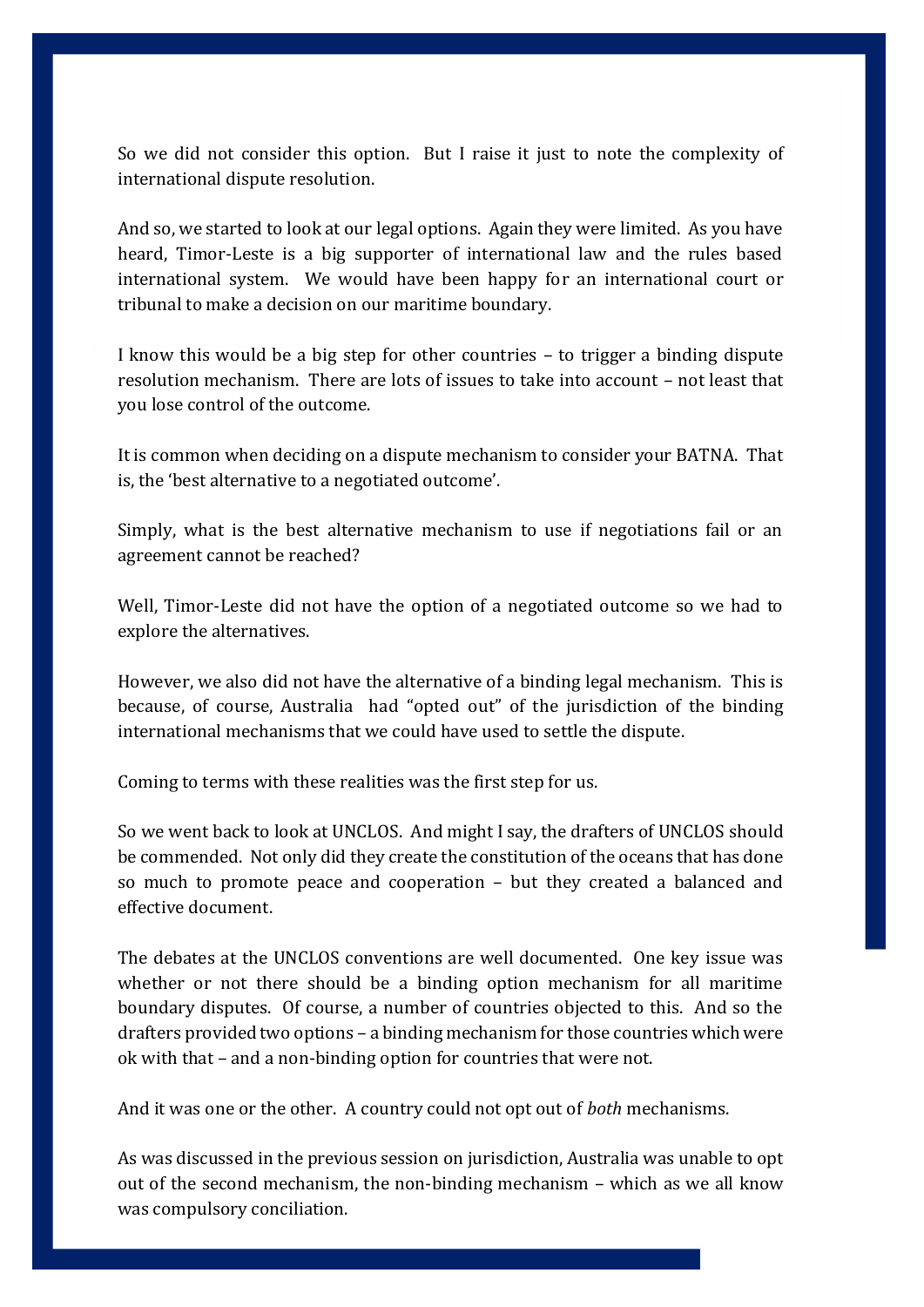And so, we had one real mechanism available to us - but we were nervous.

- o First and foremost, this mechanism had never been used before we had no precedent to work with about how this model would operate.
- o As we have heard in the previous sessions, there was a risk of a jurisdiction challenge (which of course happened).
- o Finally, the risk that it would not provide a solution, as the process would not bind Australia.

That said, it was important to Timor-Leste that a report from the Commission would go to the UN Secretary General, we were prepared to negotiate based on that report – the outcome we got was the best case scenario.

But this was not all. One of the best things about this model was that it allowed us to explore dispute settlement means beyond the confinement of the legal framework.

In one sense, we got the best of both worlds. While the compulsory conciliation process was non-binding, there was also a stick attached – and the stick was the report to the Secretary-General.

During the process, we were, of course, conscious of these aspects of the conciliation mechanism. However, our leader in the negotiations, Chief Negotiator, His Excellency Xanana Gusmao, managed our approach well. He set our strategy and was a master – making sure we never lost sight of our principles and remained focussed on the result.

## **Key Reflections**

Of course, this was Timor-Leste's experience. Every country will have different circumstances, different bi-lateral relationships, different historical contexts which will shape the mechanisms available to them and the strengths and weaknesses of each approach.

Timor-Leste would be pleased to share our experience with whoever may ask us – we want to help countries resolve their disputes. We are most familiar with the mechanism of compulsory conciliation and can speak to this well – but it may not be the right model for all countries, in fact, it may not be available to all countries. We also have Mana Philippa Venning to speak next who will be able to give a perspective from Australia – a country that has been very successful in settling its maritime boundaries with it neighbours.